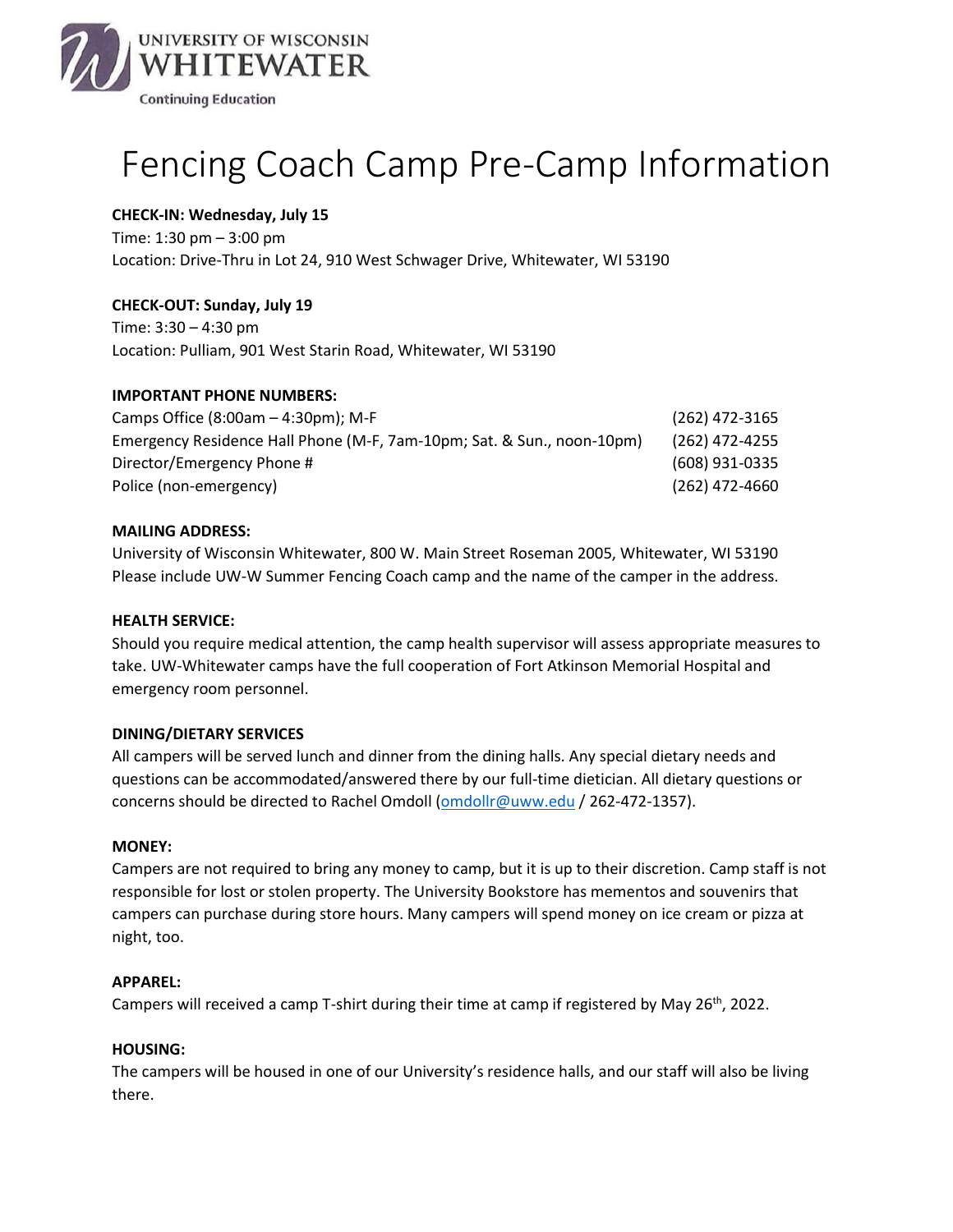

#### **COMMUTER:**

Commuter campers can arrive at the residence hall each morning at 8:45am. Commuters will not receive a room key for the residence hall. Only lunch and dinner will be served to commuter campers. Authorized driver can pick up commuter camper at the conclusion of camp after checking out.

| <b>Fencing Equipment</b>                                                    |
|-----------------------------------------------------------------------------|
| Athletic clothes                                                            |
| Socks                                                                       |
| Coat/Jacket (In case of rain/inclement weather)                             |
| Casual clothes (shirts, shorts, pants)                                      |
| Underwear                                                                   |
| Flip flops                                                                  |
| Towel                                                                       |
| Shampoo/Soap                                                                |
| Toothbrush                                                                  |
| Toothpaste                                                                  |
| Deodorant                                                                   |
| Pillow/Pillow Case                                                          |
| Blanket/Sleeping Bag (Sleeping Bag is preferred)                            |
| Fan (HIGHLY encouraged because the residence halls are not Air Conditioned) |
| Alarm Clock                                                                 |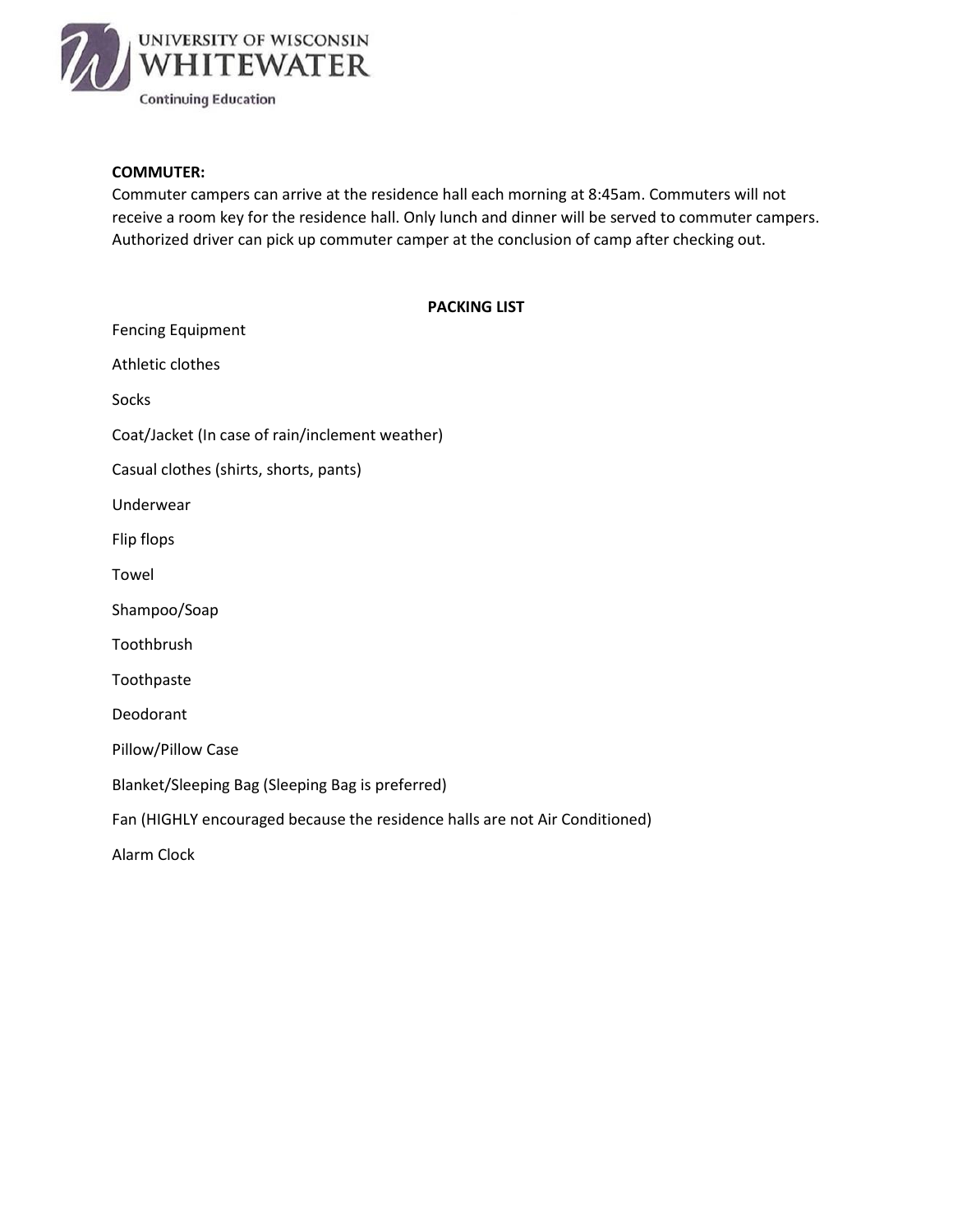

#### **CAMP SCHEDULE**

# **Wednesday, June 15**

| $1:30 - 3:00$ p.m.  | Check-In                                  |
|---------------------|-------------------------------------------|
| $3:00 - 4:45$ p.m.  | Session 1: Footwork and body focused      |
| $5:00 - 6:30$ p.m.  | Dinner                                    |
| $6:30 - 7:00$ p.m.  | All-Camp Meeting with UWW Staff in Starin |
| $7:00 - 8:30$ p.m.  | Event Classroom Session 1                 |
| $8:30 - 10:00$ p.m. | Free time                                 |
|                     |                                           |

# **Thursday, June 16**

| $7:30 - 8:30$ a.m.   | <b>Breakfast</b>                   |
|----------------------|------------------------------------|
| $9:00 - 11:00$ a.m.  | Session 2: Group lesson focused    |
| $11:30 - 12:30$ p.m. | Lunch                              |
| $12:30 - 2:30$ p.m.  | Session 3: Private lesson focused  |
| $2:30 - 3:00$ p.m.   | <b>Break</b>                       |
| $3:00 - 4:45$ p.m.   | Session 4: Workshop                |
| $5:10 - 7:00$ p.m.   | Dinner/Free time                   |
| $7:00 - 8:30$ p.m.   | <b>Evening Classroom Session 2</b> |
| $8:30 - 10:00$ p.m.  | Free time                          |
|                      |                                    |

# **Friday, June 17th**

| $7:30 - 8:30$ a.m.   | <b>Breakfast</b>                   |
|----------------------|------------------------------------|
| $9:00 - 11:00$ a.m.  | Session 5: Group lesson focused    |
| $11:30 - 12:30$ p.m. | Lunch                              |
| $12:30 - 2:30$ p.m.  | Session 6: Private lesson focused  |
| $2:30 - 3:00$ p.m.   | <b>Break</b>                       |
| $3:00 - 4:45$ p.m.   | Session 7: Workshop                |
| $5:10 - 7:00$ p.m.   | Dinner                             |
| $7:00 - 8:30$ p.m.   | <b>Evening Classroom Session 3</b> |
| $8:30 - 10:00$ p.m.  | Free time                          |
|                      |                                    |